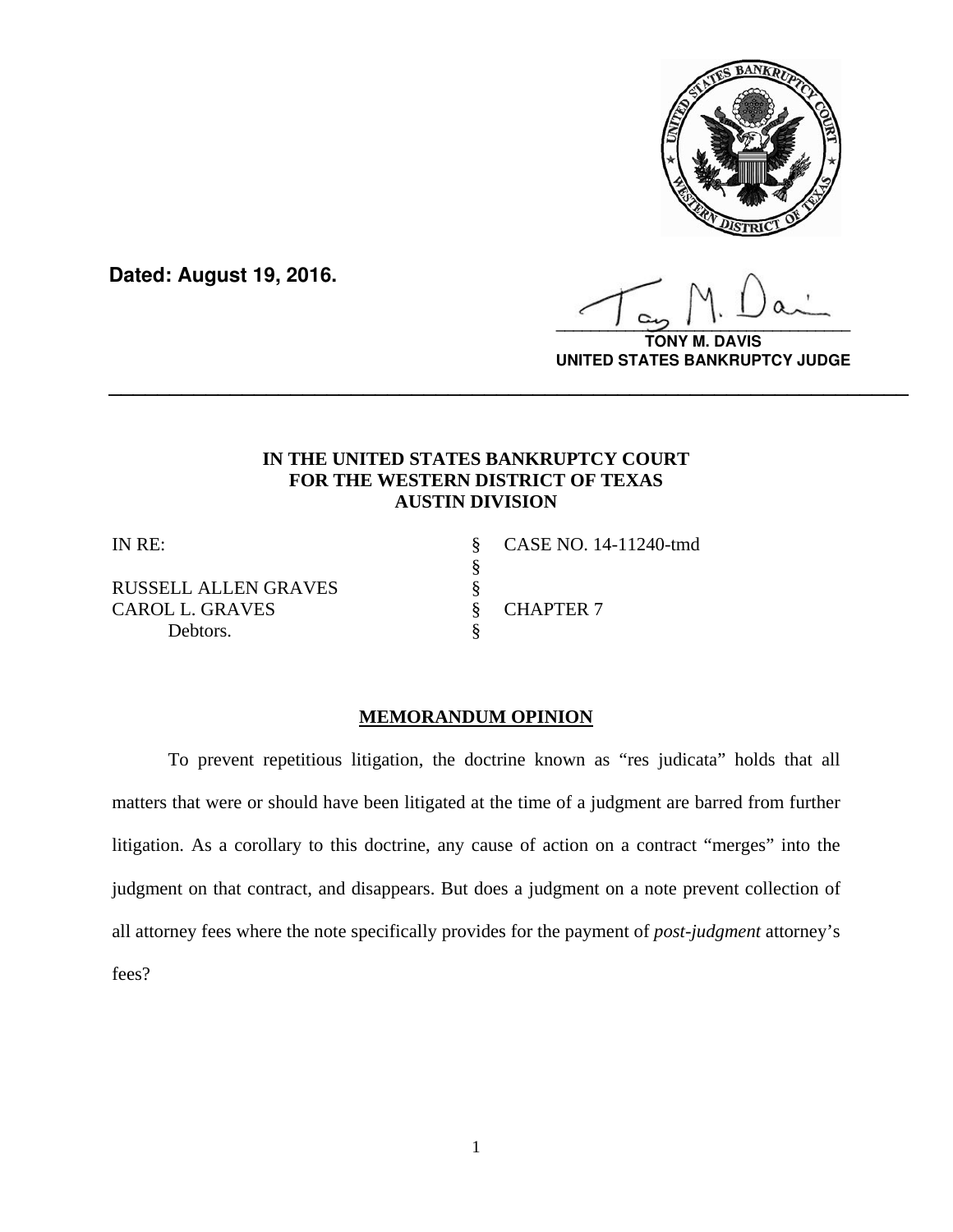### **I. BACKGROUND AND FACTS**

### **A. Original judgment**

On May 16, 2008, American Bank of Commerce ("ABC") loaned money to Russell Allen Graves.<sup>1</sup> The promissory note signed for this loan provided for the collection of postjudgment attorney's fees from Graves.<sup>2</sup>

Some twenty months later, Graves defaulted on payment. ABC sued, and a state court granted ABC summary judgment on the amount owed.<sup>3</sup> The court also awarded ABC other fees, including \$2,500 for "attorney's fees for services rendered through the trial of this case" and \$2,000 for "legal fees for the foreclosure of the security arrangement" (there was apparently a prior foreclosure on some real estate that secured the note), for a total of \$4,500 in legal fees.<sup>4</sup> The judgment further stated "[a]ll relief not expressly granted herein is denied."<sup>5</sup>

### **B. Post-judgment collection efforts**

More than four years after judgment, ABC filed an application to garnish a brokerage account owned by Graves.<sup>6</sup> Six months later, Graves filed bankruptcy under chapter 7, the brokerage account became property of the bankruptcy estate, and the funds in the account totaling \$110,473—were transferred to the chapter 7 Trustee.<sup>7</sup> Afterwards, all other security interests to the account were released, leaving ABC with the only remaining claim secured by the account.<sup>8</sup> Three months after the bankruptcy filing, ABC filed a proof of claim asserting a lien against the account.<sup>9</sup>

<sup>7</sup> *Id. Accord*, Trustee's Estate Cash Receipts and Disbursements Record. <sup>8</sup> *In re Graves*, No. 14-11240, ECF 37, at 2. 9 *Id.* at 1.

*In re Graves, No.* 14-11240, ECF 51-1, at 13.<br>
<sup>2</sup> *Id.* at 15.<br>
<sup>3</sup> *In re Graves*, No. 14-11240, ECF 37-1, at 2.<br>
<sup>4</sup> *Id.* at 3.<br>
<sup>6</sup> *In re Graves*, No. 14-11240, ECF 37, at 2.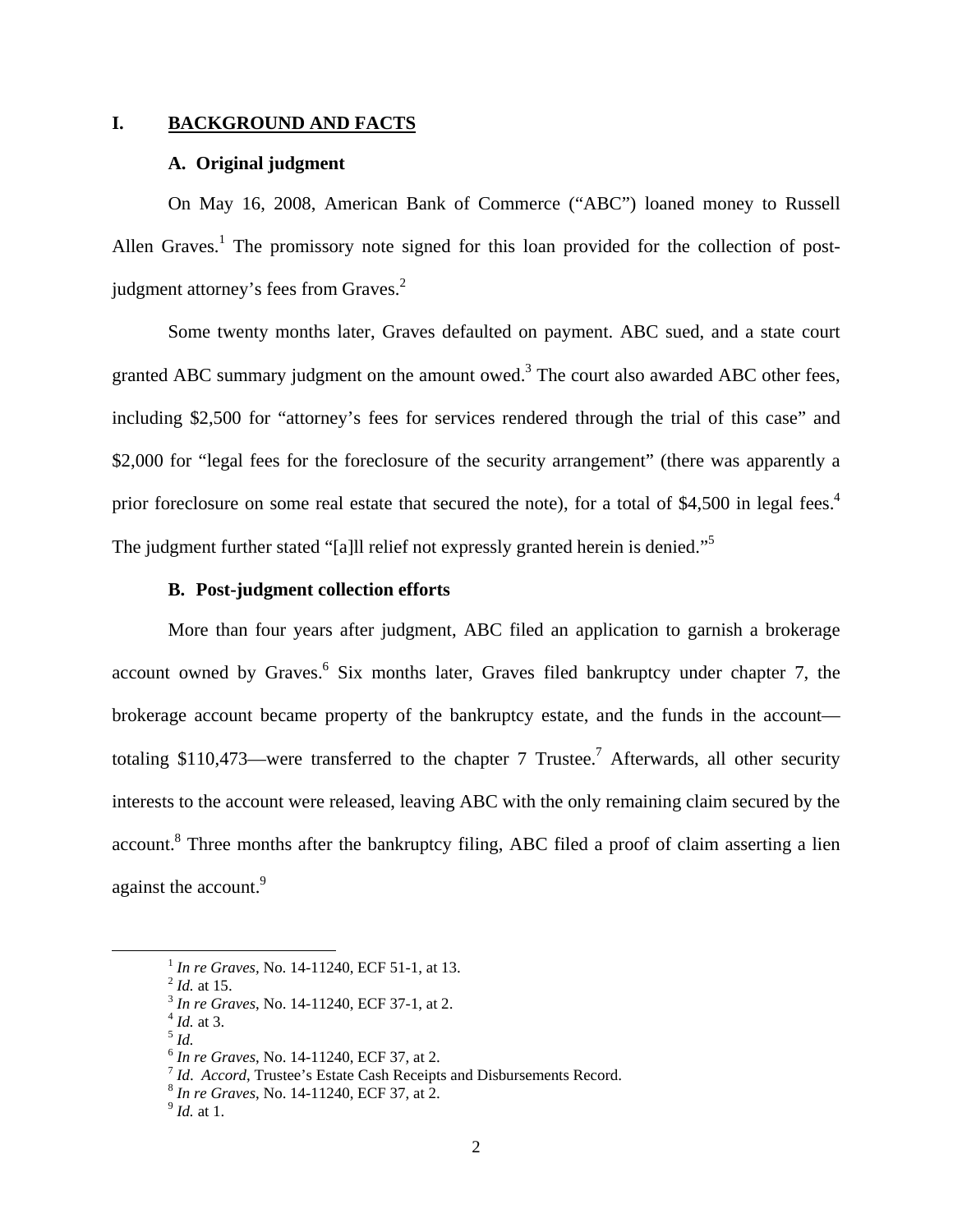ABC has now filed an amended proof of claim and asks the Court to direct the Trustee to disburse funds from the account to ABC prior to approval of his final report.<sup>10</sup> ABC claims \$33,386 in attorney's fees dating from two years after the judgment on the note until the day before ABC filed the amended proof of claim.<sup>11</sup> Together with the balance unpaid on the judgment—\$76,699—this would almost entirely deplete the proceeds from the brokerage account.

The Trustee objects to the post-judgment legal fees and argues that because the state court judgment only awarded \$4,500 in legal fees, ABC can claim no more.<sup>12</sup> According to the Trustee, after a judgment on a promissory note, the doctrine of merger dictates that there can be no further cause of action on that note because any claims to attorney fees promised in the note merge into the judgment.<sup>13</sup> ABC responds that there is a widely-recognized exception to the doctrine of merger—when there is a specific contractual obligation to pay post-judgment collection fees<sup>14</sup>—and the promissory note language quoted above falls under that exception.<sup>15</sup>

Would Texas recognize an exception to the doctrine of merger, and if so, do the terms of this promissory note fall under the exception? $16$ 

<sup>&</sup>lt;sup>10</sup> In re Graves, No. 14-11240, Claim No. 7-2; ECF 37, at 1.<br><sup>11</sup> In re Graves, No. 14-11240, ECF 37-1, at 4.<br><sup>12</sup> In re Graves, No. 14-11240, ECF 41, at 2. At the hearing on May 24, 2016, the Trustee stated that he does not object to the reasonableness of the legal fees claimed by ABC, only that the doctrine of merger bars attorney's fees over \$4,500.<br>
<sup>13</sup> *Id* at 2.<br>
<sup>14</sup> *In re Graves*, No. 14-11240, ECF 51, at 2.<br>
<sup>15</sup> *Id* at 3.<br>
<sup>16</sup> This determinative question of Texas state law would seem a good candidate for certification to the

Texas Supreme Court. However, the Texas Supreme Court only accepts questions certified by Federal appellate courts. *In re Life Partners Holdings, Inc.*, No. DR-11-CF-43-AM, 2015 WL 8523103, at \*8 n. 10 (W.D. Tex. Nov. 9, 2015) ("[T]he Texas Supreme Court does not permit Federal district courts to certify questions of law"); *see also*  Tex. R. App. P. 58.1.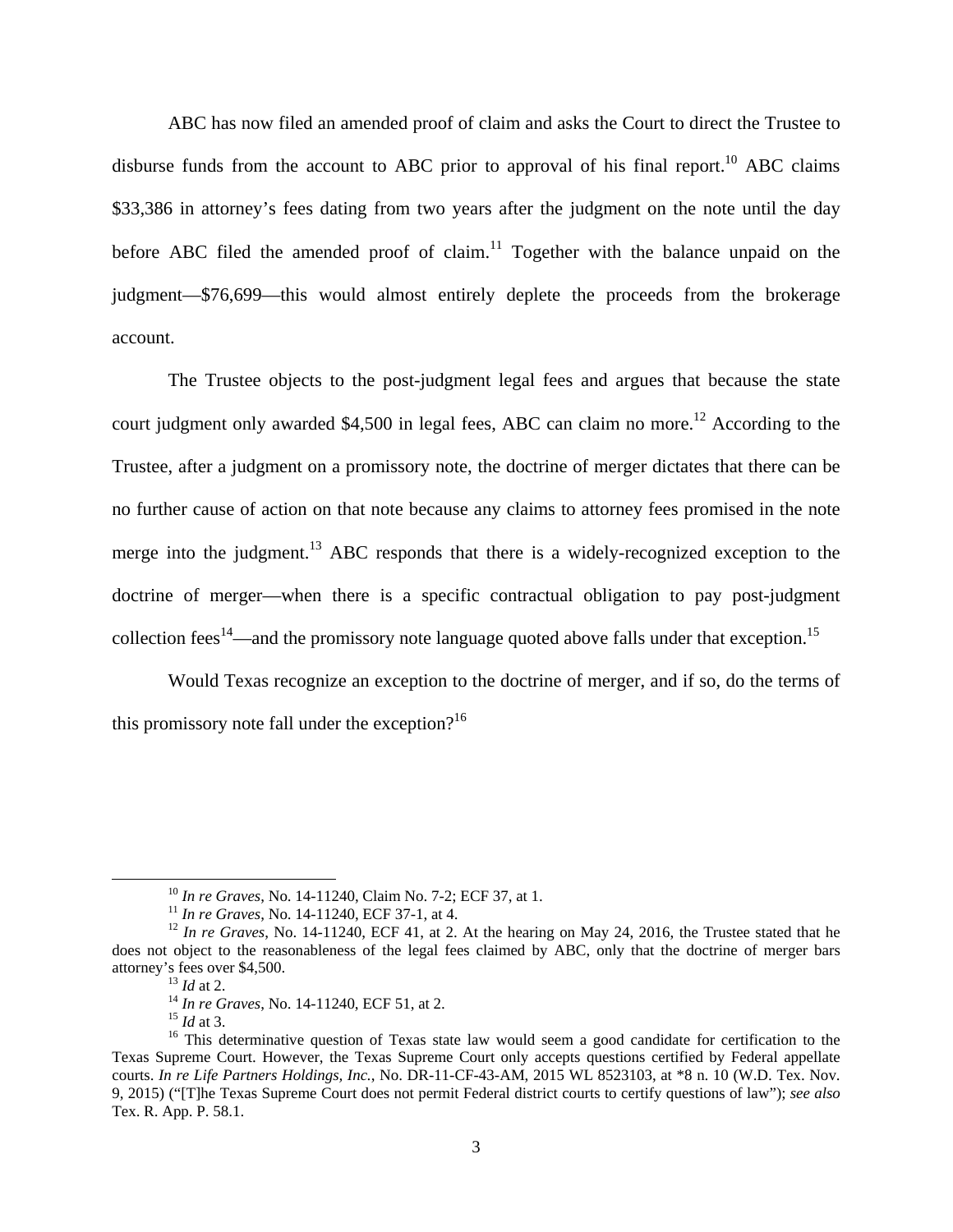### **II. ANALYSIS**

# **A. Does the Doctrine of Merger Prevent Collecting Post-Judgment Attorney Fees in Texas?**

### **i. Res judicata and the doctrine of merger in Texas.**

Res judicata—meaning a thing adjudicated<sup>17</sup>—is a legal principal that stops parties from litigating issues that have already been decided. It applies when a new case has the same "identity of parties, issues, subject matter, relief sought and cause of action" as a previous case.<sup>18</sup> Courts have also applied this doctrine to bar issues that *could* have been decided in a previous case.19 Res judicata serves the public goals of affording full respect to prior judgments and relieving courts from repetitious litigation, and the private goal of "repose"—to be finally free from the cost and hassle of litigation.<sup>20</sup>

 The Texas Supreme Court has adopted the "transaction test" to determine whether res judicata preempts litigation, stating that "[a] subsequent suit will be barred if it arises out of the same subject matter [as] a previous suit and which through the exercise of diligence, could have been litigated in a prior suit.<sup> $21$ </sup> Res judicata is operative if the facts underlying the cause of action had already occurred before the previous decision.<sup>22</sup> However, res judicata "extends only to facts in issue as they existed at the time the judgment was rendered, and does not prevent a re-

<sup>&</sup>lt;sup>17</sup> *Res judicata.* BLACK'S LAW DICTIONARY (10th ed. 2014).<br><sup>18</sup> *Franklin v. Rainey,* 556 S.W.2d 583, 585 (Tex. Civ. App.—Dallas 1977, no writ).

<sup>19</sup> *Kaspar Wire Works, Inc. v. Leco Eng'g & Mach., Inc.*, 575 F. 2d 530, 535 (5th Cir. 1978); *Texas Water Rights Comm'n v. Crow Iron Works*, 582 S.W.2d 768, 771-72 (Tex. 1979).<br><sup>20</sup> CHARLES ALAN WRIGHT & ARTHUR R. MILLER, 18 FEDERAL PRACTICE AND PROCEDURE § 4403, 23-27

<sup>(2</sup>d ed. 2012). 21 *Barr v. Resolution Trust Corp. ex rel. Sunbelt Fed. Sav.,* 837 S.W.2d 627, 631 (Tex. 1992) ("[A] final

judgment on an action extinguishes the right to bring suit on the transaction, or series of connected transactions, out of which the action arose.") (citing Restatement (Second) of Judgments § 24(1)); *see also Ogletree v. Crates*, 363 S.W.2d 431, 435-36 (Tex. 1963). 22 *Cornwall Pers. Ins. Agency, Inc. v. Nebb*, No. 07-08-0450-CV, 2010 WL 366781, at \*5 (Tex. App.—

Amarillo Feb. 2, 2010, pet. denied) (mem. op.). In this case, Cornwall had a judgment taken against it in a state court lawsuit and then filed bankruptcy. Cornwall's counsel in the lawsuit, Nebb, filed a proof of claim in the bankruptcy case for attorney's fees, which were paid by the estate. Later, Cornwall filed a malpractice suit against Nebb. The court held that the claim was barred, because Cornwall had "suffered harm" by having lost the state court lawsuit before the bankruptcy, and therefore should have counterclaimed for malpractice when Nebb filed a proof of claim for attorney fees in the bankruptcy case.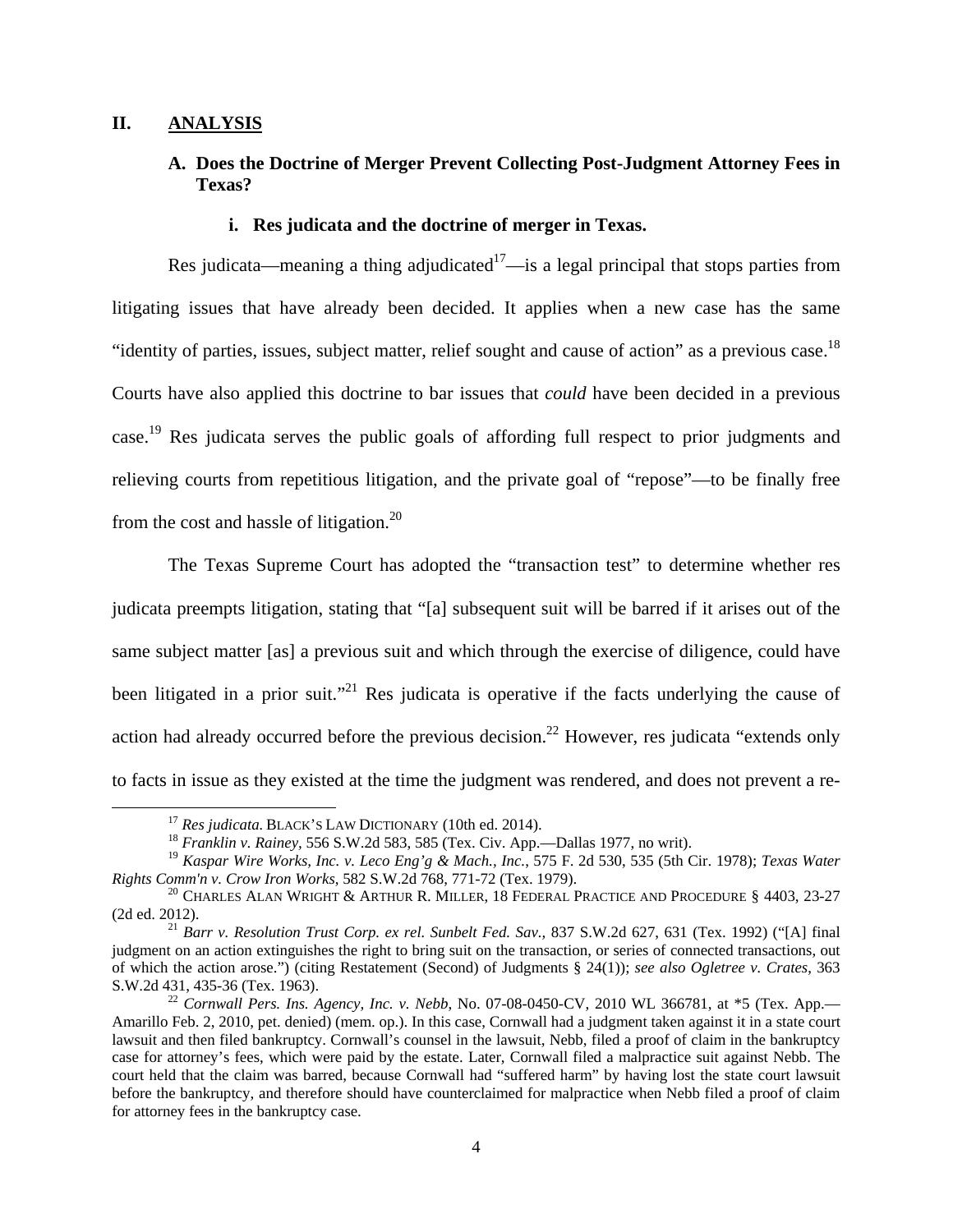examination of the same question between the same parties, where, in the interval, the facts have changed, or new facts have occurred which may alter the legal rights or relations of the parties."<sup>23</sup>

The doctrine of merger is a specific application of res judicata, and operates with the same principles.<sup>24</sup> Under the doctrine, "if a plaintiff prevails in a lawsuit, his cause of action merges into the judgment and the cause of action dissolves."<sup>25</sup> For example, under Texas law, general contractual obligations to pay for legal fees and collection fees typically merge with a judgment on the underlying contract.<sup>26</sup> Texas courts also consider judgment-enforcement actions to be legally distinct from actions on a contract, so an obligation to pay "costs of collection" does not extend to post-judgment garnishment actions. $27$ 

But what if, in the contract itself, the parties have expressed their intent that postjudgment costs and fees will survive the judgment?

## **ii. Can obligations under a contract ever survive a judgment on that contract?**

Whether a post-judgment contractual obligation survives a judgment is an issue of first impression in Texas. Based on the way the Texas Supreme Court has handled similar issues, it would most likely recognize an exception to the merger rule where new facts have arisen since

 <sup>23</sup> *City of Lubbock v. Stubbs,* 327 S.W.2d 411, 414 (Tex. 1959); *see also Franklin v. Rainey,* 556 S.W.2d

<sup>&</sup>lt;sup>24</sup> *Puga v. Donna Fruit Co.,* 634 S.W.2d 677, 679 (Tex. 1982) ("The doctrine of res judicata deals generally with the conclusive effects of judgments, encompassing the separate judicial doctrines of merger, bar and collateral estoppel."); see also Jeanes v Henderson, 688 S.W.2d 100, 103 (Tex. 1985).<br><sup>25</sup> Jeanes, 688 S.W.2d at 103.<br><sup>26</sup> Evans v. Frost Nat'l Bank, No. 05-12-01491-CV, 2015 WL 4736543, at \*3 (Tex. App.—Dallas Aug. 11,

<sup>2015,</sup> no pet.) (mem. op.) In *Evans,* a creditor sought post-judgment attorney fees based on an attorney's fee provision in a guaranty agreement. The court held that "claims under the guaranty agreement merged into the agreed judgment and were extinguished." However, the court did not address whether the guaranty contained language supporting post-judgment attorney fees.<br><sup>27</sup> *Henry v. Ins. Co. of N. Am., 879 S.W.2d 366, 368 (Tex. App.*—Houston 1994 [14th Dist.], no writ). In

*Henry*, a creditor sought attorney's fees for post-judgment garnishment. The court held that a contractual obligation to pay "costs of collection, attorneys' fees, and interest" did not include garnishment fees, because "the garnishment action is an enforcement suit, not a suit on a contract. Thus, there exists no contractual ground on which to base an award of attorneys' fees in a garnishment action."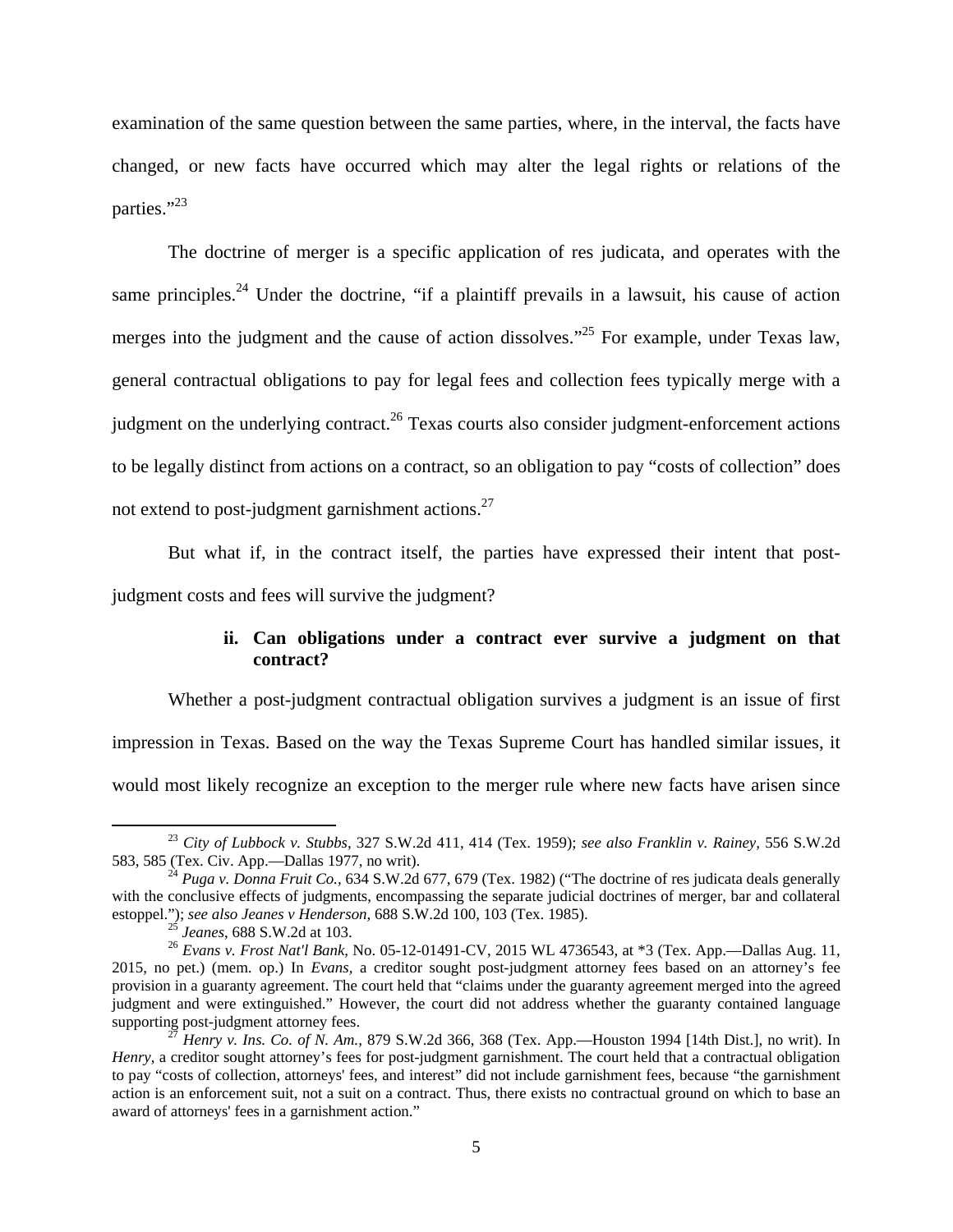the prior litigation and where the parties have expressed their intent that an obligation survive the judgment.

First, the Texas Supreme Court has held that an action based on facts that develop after the prior action is not barred by res judicata.28 In *City of Lubbock v. Stubbs,* Lubbock sued a resident, Stubbs, for violating the city's zoning ordinance.<sup>29</sup> Stubbs argued the claim was barred because a court had previously held the zoning rules to be arbitrary and unreasonable as applied to his property.30 However, the zoning rules had changed since that decision, as had Stubbs's use of the property.<sup>31</sup> The Texas Supreme Court found the claim was not barred.<sup>32</sup> The court determined that "the cause of action alleged by the city is based upon acts of Stubbs subsequent to the judgment rendered in the former suit," and therefore "the issues are not the same."<sup>33</sup> In Texas, res judicata "extends only to facts in issue as they existed at the time the judgment was rendered, and does not prevent a re-examination of the same question, where . . . the facts have changed, or new facts have occurred which may alter the legal rights or relations of the parties."<sup>34</sup>

 <sup>28</sup> *City of Lubbock v. Stubbs,* 327 S.W.2d 411, 412 (Tex. 1959); *see also Franklin v. Rainey,* 556 S.W.2d. 583 (Tex. Civ. App.—Dallas 1977). Rainey had previously sued Franklin because he diverted a natural river and damaged Rainey's property. The court found in Rainey's favor but entered a take-nothing judgment. More than 20 years later, Franklin sued Rainey's successor in title and alleged that renovation work caused the river to divert again and damage Franklin's property. The court found that "as to [facts] that arise subsequently, the prior judgment will not be res judicata." *Id.* at 585.

<sup>&</sup>lt;sup>30</sup> *Id.*  $\frac{30}{31}$  *Id.* at 413.<br><sup>31</sup> *Id.* at 414.<br><sup>32</sup> *Id.* 33 *Id.* 33 *Id.* 34*Id.*; *see also Marino v. State Farm Fire & Cas. Ins. Co., 787 S.W.2d 948 (Tex. 1990). In <i>Marino*, the issue was whether an insured's original suit on an insurance policy barred a subsequent suit alleging breach of the duty of good faith where this duty was not yet recognized until after the time judgment was rendered in the first suit. The Supreme Court of Texas held that the "'bad faith' claim was based on rights subsequently acquired, it was not part of his former cause of action and therefore was not barred by res judicata." *Id*. at 950.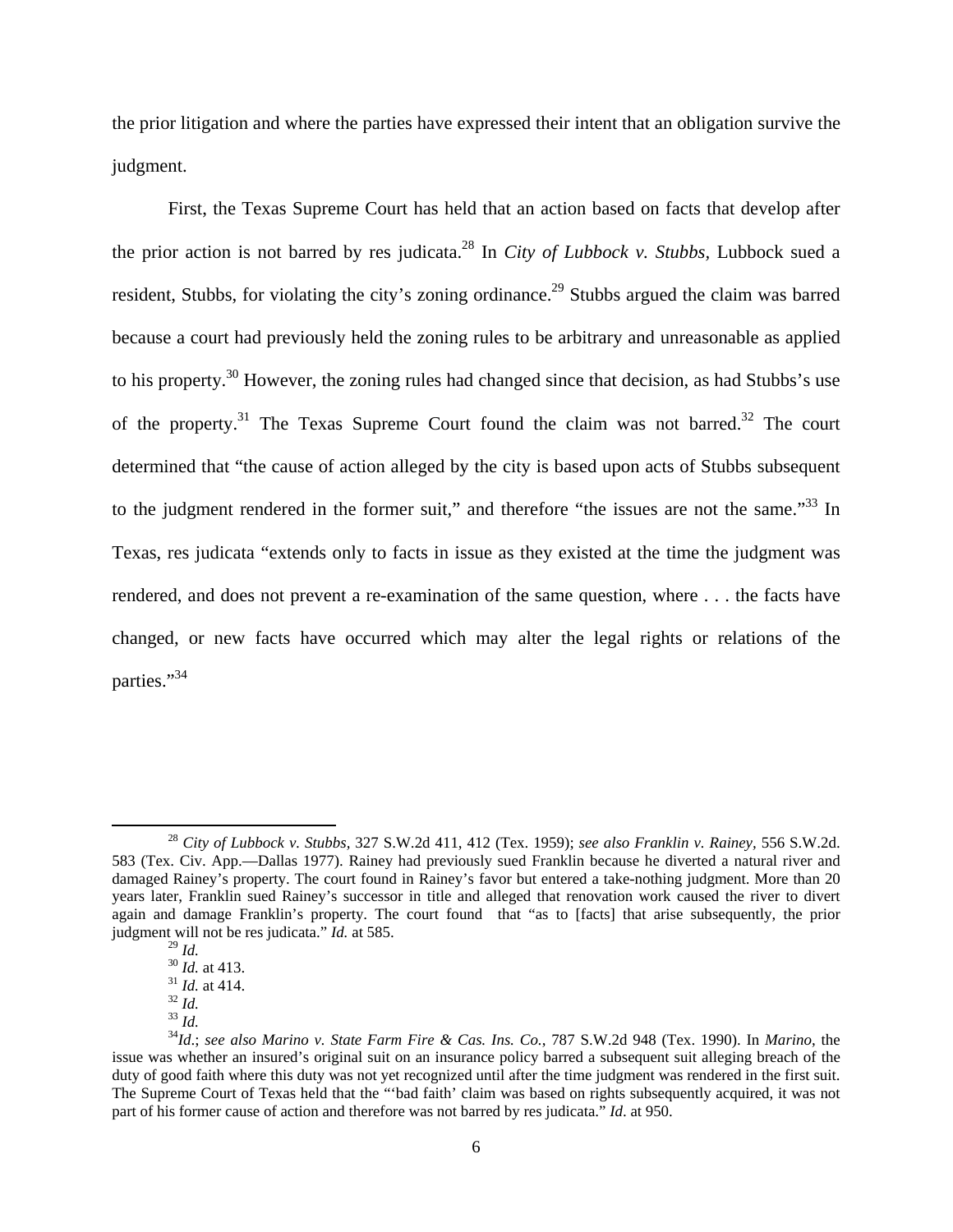Second, the Texas Supreme Court has held that separate terms of a continuing contract can be breached and sued upon separately, even after a previous judgment on the contract.<sup>35</sup> In *Ben C. Jones & Co. v. Gammel Statesman Publishing Co.,* Jones had a two-year printing contract with Gammel—Gammel would print, bind, and deliver books, and Jones would sell them.<sup>36</sup> Gammel failed to deliver certain orders and Jones sued for its lost profits.<sup>37</sup> During the trial, more causes of action arose when Gammel continued to fail to make deliveries—however, Jones did not add these claims to the litigation.<sup>38</sup> The trial court rendered judgment for Jones but stated that the judgment would be final as to all causes of action that arose before the judgment and were known to the plaintiff at the time of the judgment.<sup>39</sup> Under the trial court's ruling, Jones lost the ability to sue for the breaches that occurred during or after the litigation.<sup>40</sup> The Supreme Court of Texas reversed, holding that "[t]his was a continuing contract and a failure . . . to perform any one of the things contracted for by the terms of the contract was a partial breach thereof and constituted a separate and independent cause of action."41 Thus, the judgment did not bar claims on the breaches that occurred during the litigation, even though they were obligations arising under the original contract. $42$ 

Because the parties in *Ben C. Jones* contracted for performance over a period of time, the judgment on certain breaches of the contract did not dissolve all future contractual obligations.<sup>43</sup> The trial court's judgment did not merge all claims on breaches that occurred during the litigation of previous claims—the future contractual obligations survived the entry of judgment

<sup>35</sup> *Ben C. Jones & Co. v. Gammel Statesman Pub. Co.,* 99 S.W. 701, 703 (Tex. 1907). 36 *Id.* at 702. <sup>37</sup> *Id.* <sup>38</sup> *Id.* at 703.

- 
- 
- 
- 
- 
- 39 *Id.* 40 *Id*. 41 *Id.* 42 *Id.* 43 *Id*.
-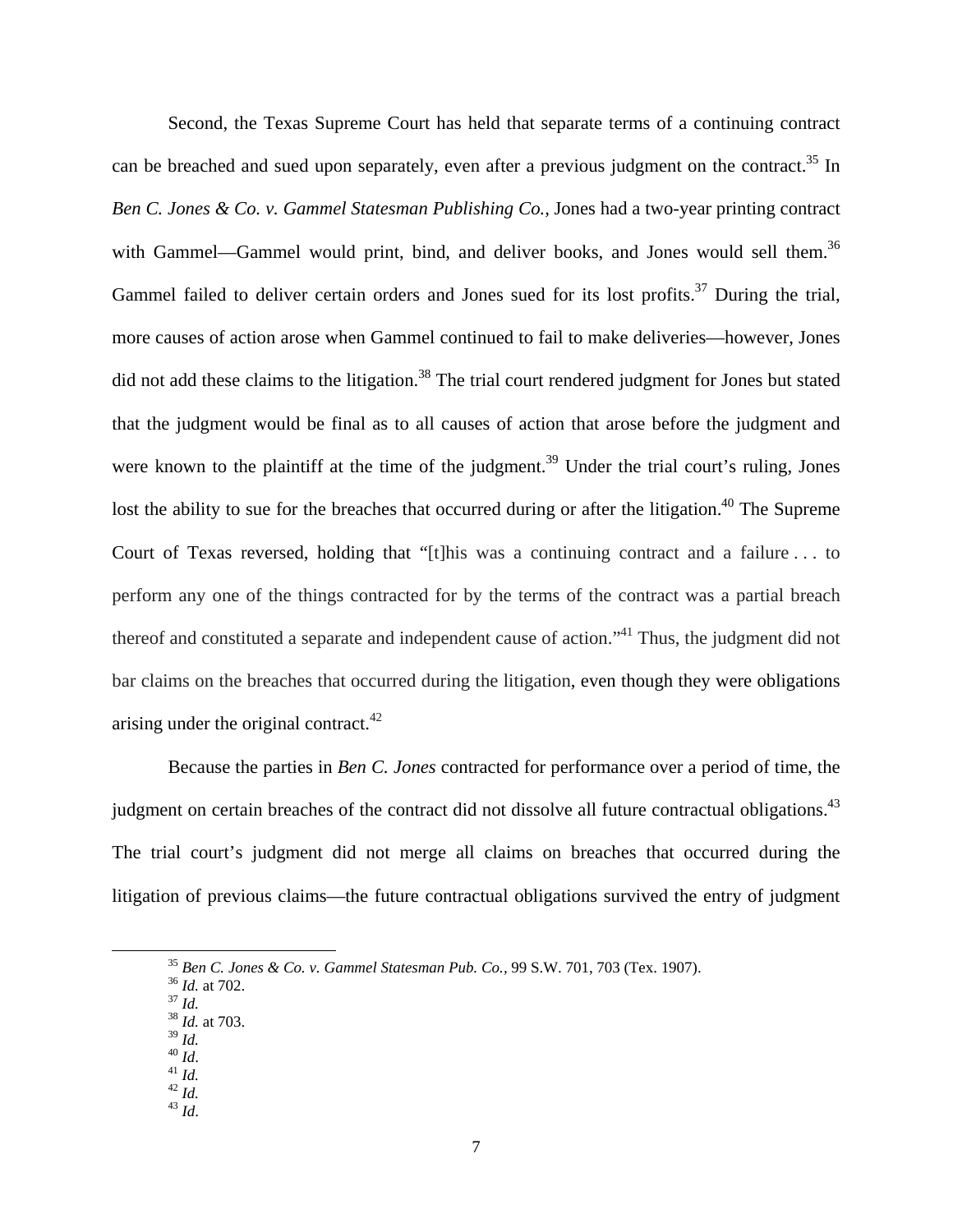on the contract, as intended by the parties to this "continuing contract."<sup>44</sup> This suggests that contractual obligations may survive judgment under Texas law where the contract demonstrates that the parties so intended.

 Third, the Texas Supreme Court has said that, generally, res judicata only applies to claims that, "through the exercise of diligence, could have been litigated in a prior suit."45 If the claims could not have been litigated in the prior action, then res judicata does not apply.<sup>46</sup> Indeed, *City of Lubbock* and *Ben C. Jones* can be read as applications of this general rule. In *City of Lubbock*, a different set of facts were at issue in the second suit that could not have been litigated in the previous case. In *Ben C. Jones*, new causes of action arose from breaches of the ongoing obligations under the contract. The Texas Supreme Court would most likely apply this general limitation on res judicata to the more specific doctrine of merger.

Taken together, Texas law appears to support an exception to the merger doctrine at least where (1) new facts arise after the judgment and (2) the contract clearly evinces the intent of the contracting parties that obligations continue after judgment. In other jurisdictions, courts have held that a clear intent for contractual obligations to continue post-judgment is sufficient for an exception to the merger doctrine.<sup>47</sup> Perhaps the Texas Supreme Court would adopt the same rule; however, this dispute can be resolved on narrower grounds.

<sup>&</sup>lt;sup>44</sup> Ben C. Jones & Co. v. Gammel Statesman Pub. Co., 99 S.W. 701, 703 (Tex. 1907).<br><sup>45</sup> Barr v. Resolution Trust Corp. ex rel. Sunbelt Fed. Sav., 837 S.W.2d 627, 628 (Tex. 1992).<br><sup>46</sup> See Hernandez v. Del Ray Chem. Int'l

no pet.) ("For res judicata to apply, a claim must be in existence at the time suit is filed, and cannot merely be [a] prospective anticipated claim."). 47 *See, e.g.*, *Tricon Energy Ltd. v. Vinmar Int'l, Ltd.*, 718 F.3d 448, 458-59 (5th Cir. 2013) (Considering the

doctrine of merger under federal law the Fifth Circuit stated "[p]arties wishing to contract around the statutory rate [of post-judgment interest] must do so using 'clear, unambiguous[,] and unequivocal language,' otherwise, the contract merely merges into the judgment."); *Poilevey v. Spivack*, 857 N.E.2d 834, 837 (4th District 2006) (creditor's claim for postjudgment attorney fees "in accord with the note" was not barred by merger doctrine), *appeal denied,*  857 N.E.2d 834 (2007); *Prod. Credit Ass'n of Madison v. Laufenberg*, 420 N.W.2d 778, 779 (Ct. App. 1988) ("In the absence of an express agreement otherwise, the obligation of a debtor to pay the creditor's costs and fees of collection or foreclosure is merged in a judgment in favor of the creditor"), *review denied*, 428 N.W.2d 554(1988); *In re Riebesell*, 586 F.3d 782, 794 (10th Cir. 2009) ("If parties want to override the general rule on merger and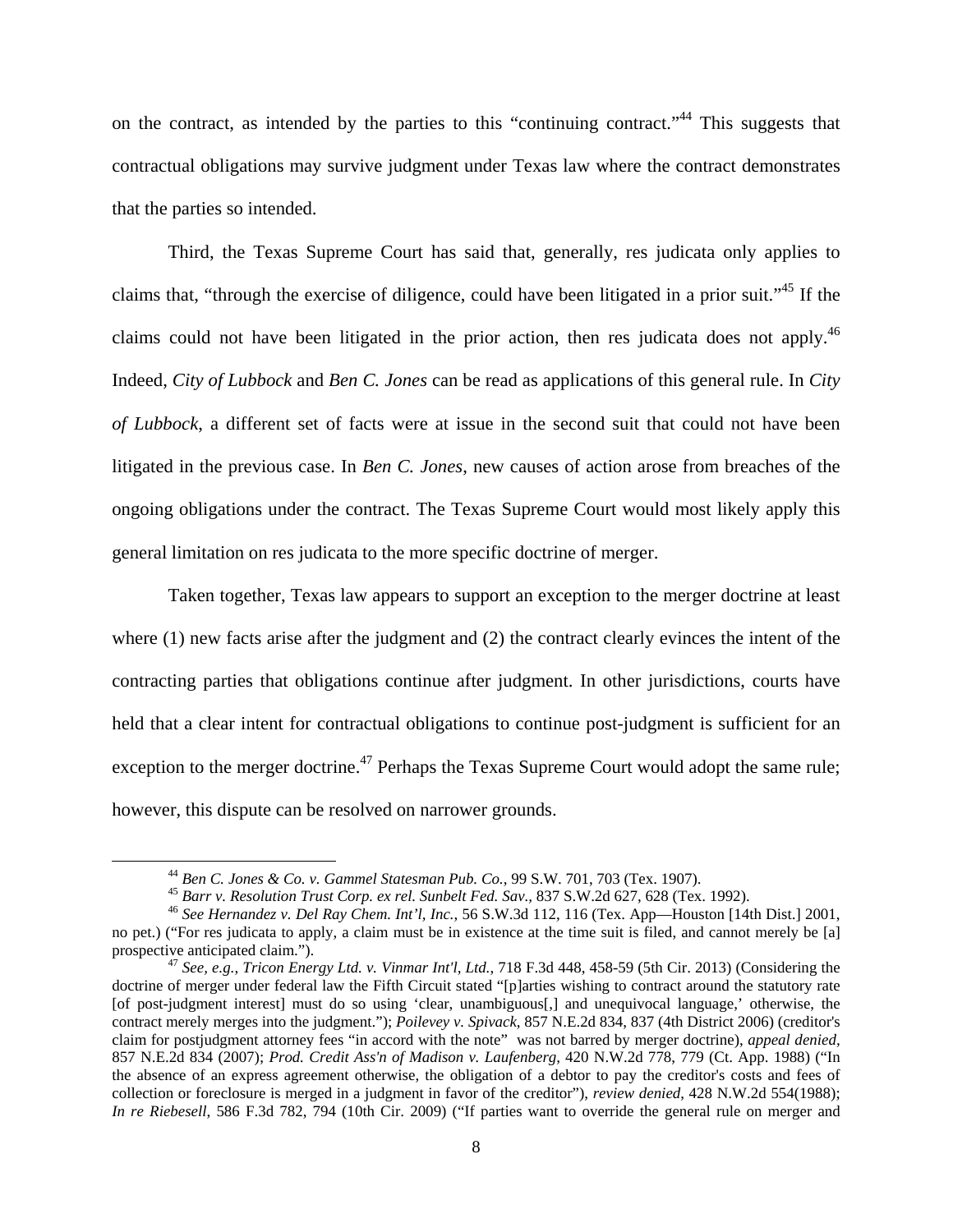#### **B. Does the language of the note come under the exception?**

The narrower exception to the merger doctrine applies to the note here if (1) new facts have arisen that could not have been previously litigated and (2) the language contained in the note indicates an intent that post-judgment attorney's fees survive the judgment.

The issue here is whether ABC is entitled to post-judgment attorney's fees for collection activities. By their nature, post-judgment collection efforts happen after a judgment and so could not have been litigated. Thus, the first element—new facts are in issue that could not have been litigated before the judgment—has been met.

The language of the note also clearly evinces the parties' intent that some obligations of the contract continue post-judgment. Here Graves agreed "to pay to Payee all of Payee's collection costs and expenses, including but not limited to, (a) court costs; [and] (b) Payee's reasonable attorney's fees incurred." Further, the agreement specified that "[t]he costs recoverable by Payee under this section shall include expenses which may not be taxable as court costs, including, without limitation, all costs and expenses incident to appellate, bankruptcy, post-judgment and alternative dispute resolution proceedings."48 This specific reference to postjudgment activities establishes the parties' intent that the obligation to pay post-judgment attorney's fees in ABC's promissory note survives the judgment and remains in effect.<sup>49</sup>

<sup>&</sup>lt;u> 1989 - Johann Stein, marwolaethau a gweledydd a ganlad y ganlad y ganlad y ganlad y ganlad y ganlad y ganlad</u> specify a post-judgment interest rate, they must express such intent through clear, unambiguous and unequivocal language"). 48 *In re Graves,* No. 14-11240, ECF 51-1, at 15.

 $^{49}$  Several federal courts in other circuits have addressed this issue and recognized an exception to the doctrine of merger where the contract provides for post-judgment costs. In Oklahoma, as in Texas, the doctrine of merger holds that all rights under a contract are extinguished by and merged into the terms of a judgment. Despite this, the Tenth Circuit Bankruptcy Appellate Panel recognized an exception to the merger doctrine under Oklahoma state law where a mortgage term provides for recovery of post-judgment costs and there is "clear evidence of an intent to preserve the effectiveness of the attorney's fee and expense provision […] post-judgment." *In re Sun 'N Fun Waterpark LLC*, 408 B.R. 361, 371 (B.A.P. 10th Cir. 2009). Pennsylvania's merger doctrine is also substantially similar. *See Lance v Mann,* 360 Pa. 26, 28, 60 A.2d 35, 36 (1946) (a "cause of action is merged in the judgment"). The Third Circuit nevertheless also recognized an exception to the merger doctrine under Pennsylvania